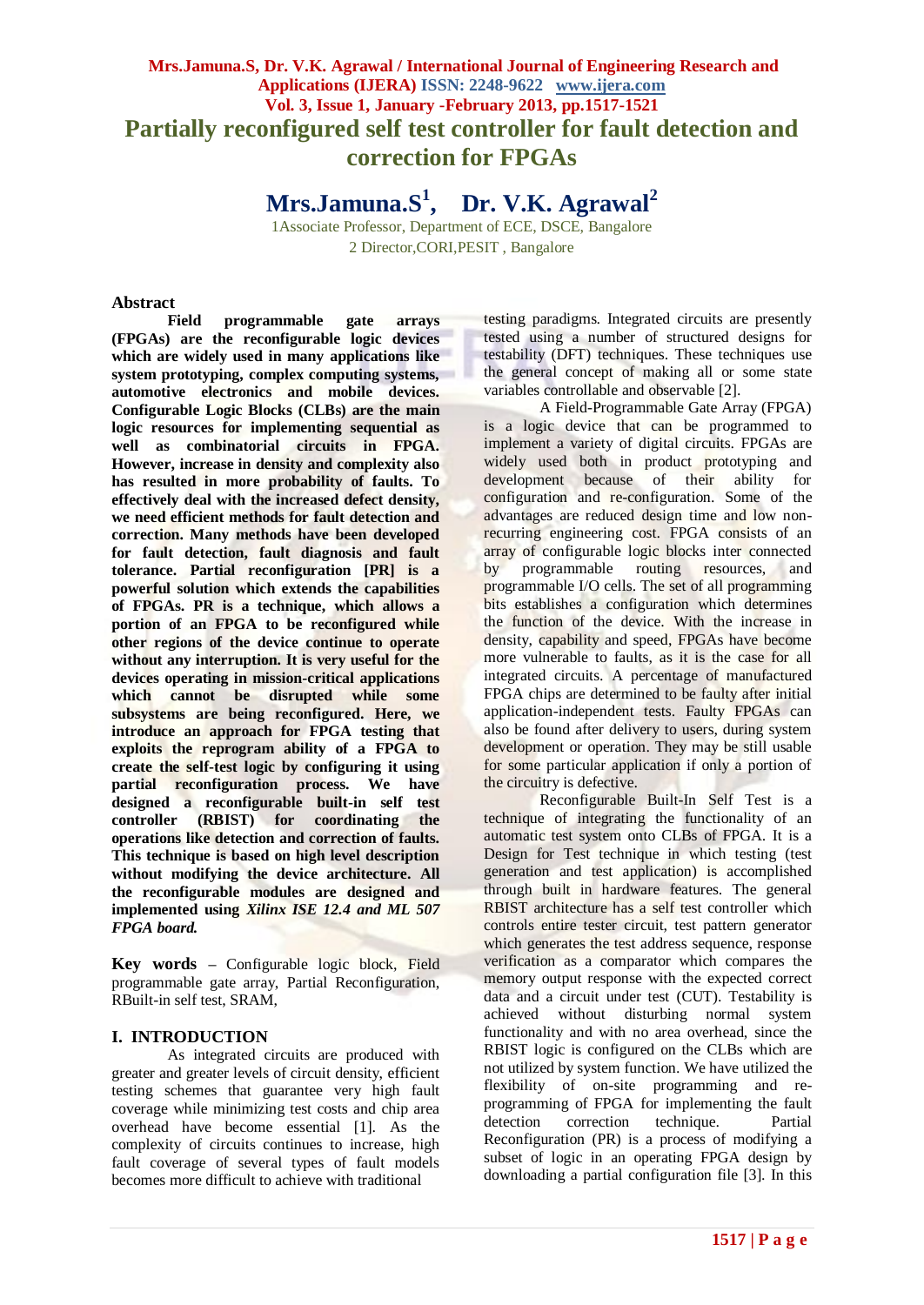paper we explain how faults can be detected and corrected using RBIST. PR concept is been taken as a base for RBIST.

 In this paper section II presents overview of FPGA CLB architecture, types of faults and fault models and previous techniques. Section III explains partial reconfiguration concept and self test controller. Section IV gives Implementation results and concludes with V.

## **II. General FPGA and CLB Architecture of VIRTEX5:**

There are several families of FPGAs available from different semiconductor companies. These device families slightly differ in their architecture and feature set, however most of them follow a common approach: A regular, flexible, programmable architecture of Configurable Logic Blocks (CLBs), surrounded by a perimeter of programmable Input/output Blocks (IOBs). These functional elements are interconnected by a powerful hierarchy of versatile routing channels.

## **A. CLB and Slice Description:**

Each CLB contains two Slices- SliceL(logic slice ) and SliceM(memory slice).Each Slice has four basic logic elements. Logic element intern has a logic function generator (Look up table), a storage element, Multiplexers and Carry logic.The basic Virtex-5 logic element is illustrated in Fig1. It is composed of a 6-input look-up table (LUT), a configurable flip-flop/latch, and multiplexers to control the combinational logic output and the registered output (flip-flop/latch input).Fig.1 shows block diagram of a CLB.





# **B. Fault & Fault Models**

A fault is the representation of a defect reflecting a physical condition that causes a circuit to fail to perform in a required manner. A circuit error is a wrong output signal produced by a defective circuit. The reduction in feature size increases the probability that a manufacturing defect in the IC will result in a faulty chip. FPGA's are no exception from this. A very small defect can easily found when the feature size of the device is less than 100 nm. Furthermore, it takes only one faulty CLB or wire to make the entire FPGA fail to function

properly. Yet, defects created during the manufacturing process are unavoidable and, as a result, some number of FPGA's is expected to be faulty; therefore, testing is required to guarantee fault free FPGA's.Faults can be divided into two categories:

- 1. Permanent Faults
- 2. Transient Faults

Fabrication faults and design faults are among the permanent faults. Transient faults, commonly called single event upsets (SEUs), are brief incorrect values resulting from external forces (terrestrial radiation, particles from solar flares, cosmic rays, and radiation from other space phenomena) altering the balance or locations of electrons, usually in a small area of the system. Fault models are required for emulation of faults or defects in a simulation environment. Because of the diversity of defects, it is difficult to generate tests for real defects. Fault models are necessary for generating and evaluating a set of test vectors. Fault models can be divided into three types

- 
- 1. Interconnect fault model
- 2. Logic Block fault model
- 3. Delay Fault

#### **C. Previous Approaches:**

In the related research, there are different approaches targeting fault detection in SRAMbased FPGAs. The first group aims at testing the FPGA by using the reconfigurability and the programming facilities of the device [4]–[12]. The second group aims at the modification of the original FPGA hardware to a new structure to make testing easy [13]–[16]. Conventionally, this class is named design for testability (DFT).

Testing of a single CLB: FPGA consists of NxN array of CLBs (2-D array). Testing can be done considering a single CLB at a time but in order to test all CLBs more time is required. Number of configurations applied depends on the number of CLB i/ps. Therefore testing a single CLB at a time becomes impractical. To reduce test time, [4], [5] [10] & [11] aimed to minimize the number of configurations. In [15], 21 CLB configurations were used for testing XC4000family.M.Renovell et al [4] Used 8 configurations. While T. Inoue et al [1] technique used only 4 configurations. C.Stroud et al [5] achieved maximal fault coverage only during offline testing. It used pseudo exhaustive testing excluding functionality of the FPGA.

#### **III. PR concept and Self test controller**

Partial reconfiguration is a powerful solution that can dramatically extend the capabilities of FPGAs. In addition to the potential for reducing size, weight, power, and cost, partial reconfiguration enables new types of FPGA designs that provide efficiencies unattainable with conventional design techniques[17]. PR takes this flexibility of FPGAs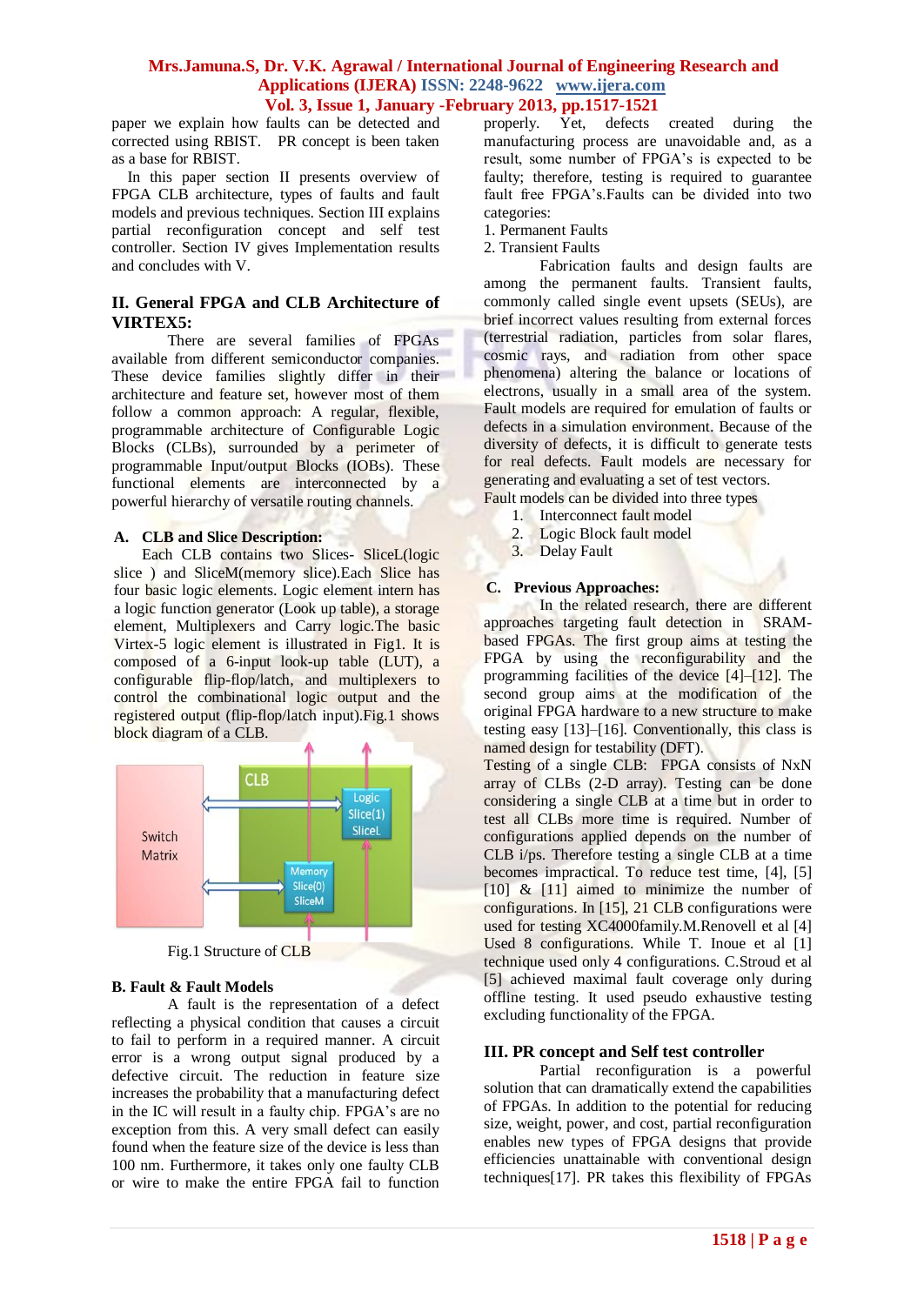one step further, allowing the modification of an operating FPGA design by loading a partial configuration file, usually a partial bit file. After a full bit file configures the FPGA, partial bit files can be downloaded to modify reconfigurable regions in the FPGA without compromising the integrity of the applications running on those parts of the device that are not being reconfigured.[18].

In an SRAM-based FPGA, all userprogrammable features are controlled by memory cells that are volatile and must be configured on power-up. These memory cells are known as the *configuration memory*, and they define the look-up table (LUT) equations, signal routing, input/output block (IOB) voltage standards, and all other aspects of the design[R]. In order to program the configuration memory, instructions for the configuration control logic and data for the configuration memory are provided in the form of a bit stream, which is downloaded to the device through a suitable configuration interface. An FPGA can be partially reconfigured using a partial bit stream. This partial bit stream in turn changes logic of a selected part of the design while rest of the device continues to operate.

We have designed an online self tester using PR for detection and correction of faults in the CLBs. HDL model of a CLB of VIRTEX5 is taken as circuit under test[CUT] . Two copies of the CLB are considered at a time. Faults are introduced at random locations in one and other is configured as fault free. CLB where faults are introduced is defined as Partial blocks using Plan ahead tool of ISE software.

**Self test controller:** RBIST Controller is a finite state machine, whose state transition is controlled by the Test Mode (TM) input. It provides the clock signal to the test pattern generator (LFSR), Circuit Under Test (CUT) and the signature generation circuit (MISR). The RBIST controller also decides the input to the circuit under test based on whether the module is in normal mode or test mode on seeing the Test Mode (TM) input. Fig. 2 depicts the procedure.



Fig. 2 flowchart for fault detection procedure.

**Fault correction**: once identification of stuck – at faults is over, fault correction logic is applied. Fault correction logic block also is implemented as a PR block as it has to take multiple configuration bit files depending on the position of fault. Correction of faults is done by modifying the content of CLB. Faulty cells of the logic slice are avoided with the help of partial reconfiguration. For fault correction, configuration memory is accessed through the internal configuration access port (ICAP).Detected faults are avoided by shifting the bits of configuration memory content as per the design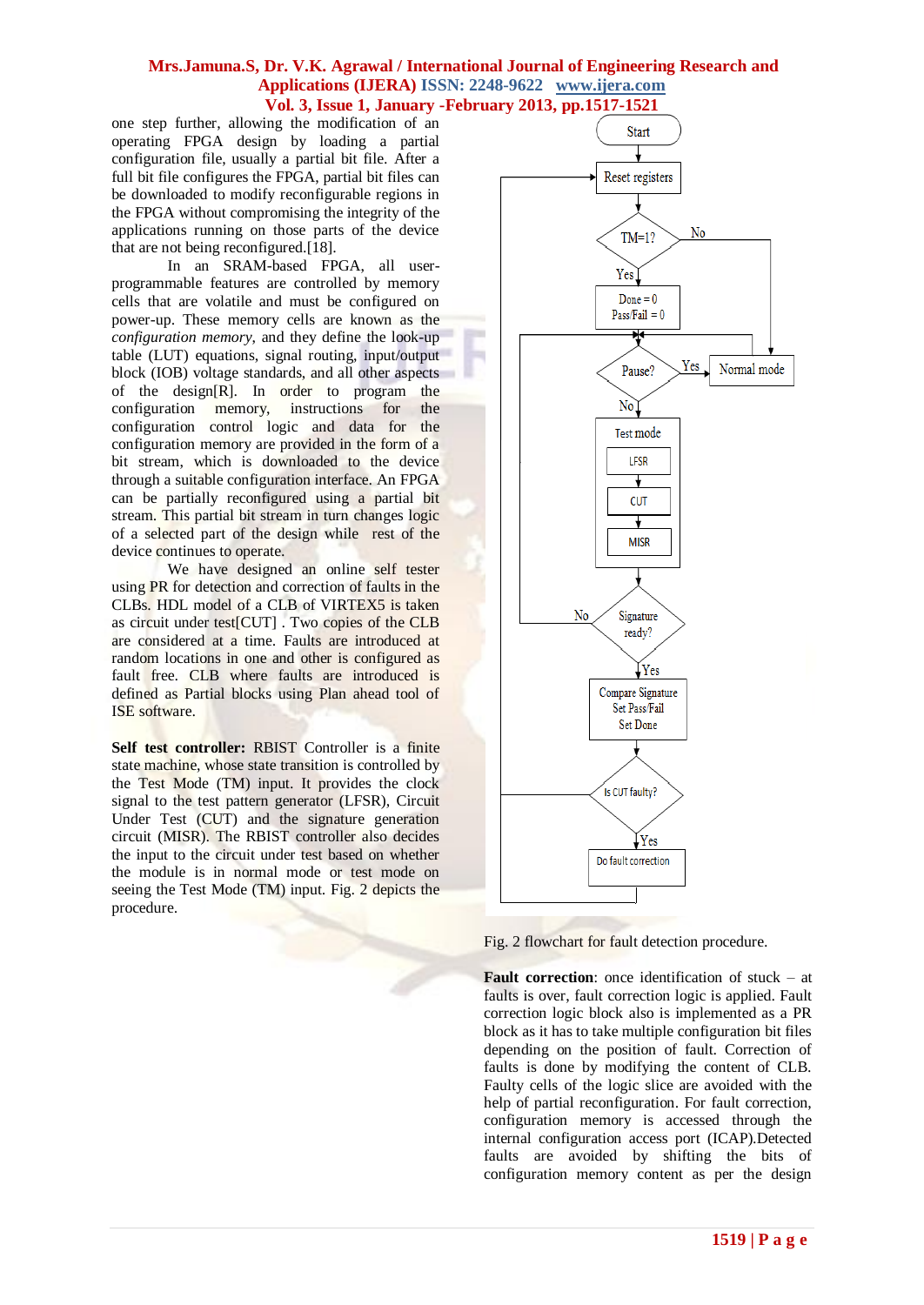requirement. Partial bit files are generated and downloaded on to the device depending on the position of fault. We have applied this technique for detection and correction of single as well as multiple faults. RTL schematic of the technique is as in fig.3



Fig. 3 RTL schematic.

# **IV. Implementation Results:**

As we can see in fig .4, reconfigurable self tester and fault correction blocks have been defined as partially reconfigurable blocks and implemented successfully. Interconnected structure of the design is as shown in fig 5.Bit files are generated for the previously defined partial blocks which are then down loaded to VIRTEX5 on the ML507 board.



Fig.4. Implemented Pblocks of RBIST and FC



Fig 5. routed design on VIRTEX5 FPGA.



Fig. 6 result after bit file generation.

#### **V. Conclusion**

In this paper we have explained about detection and correction of stuck-at faults which occur in CLB of an FPGA. VHDL is used for modeling the device under test. Partial reconfiguration concept is used for correcting the faults through ICAP configuration interface. Using this single as well as multiple faults can be detected and corrected. As we can optimize placement and mapping of the logic blocks in plan ahead tool of XILINX ISE12.4, area overhead and implementation time is reduced.